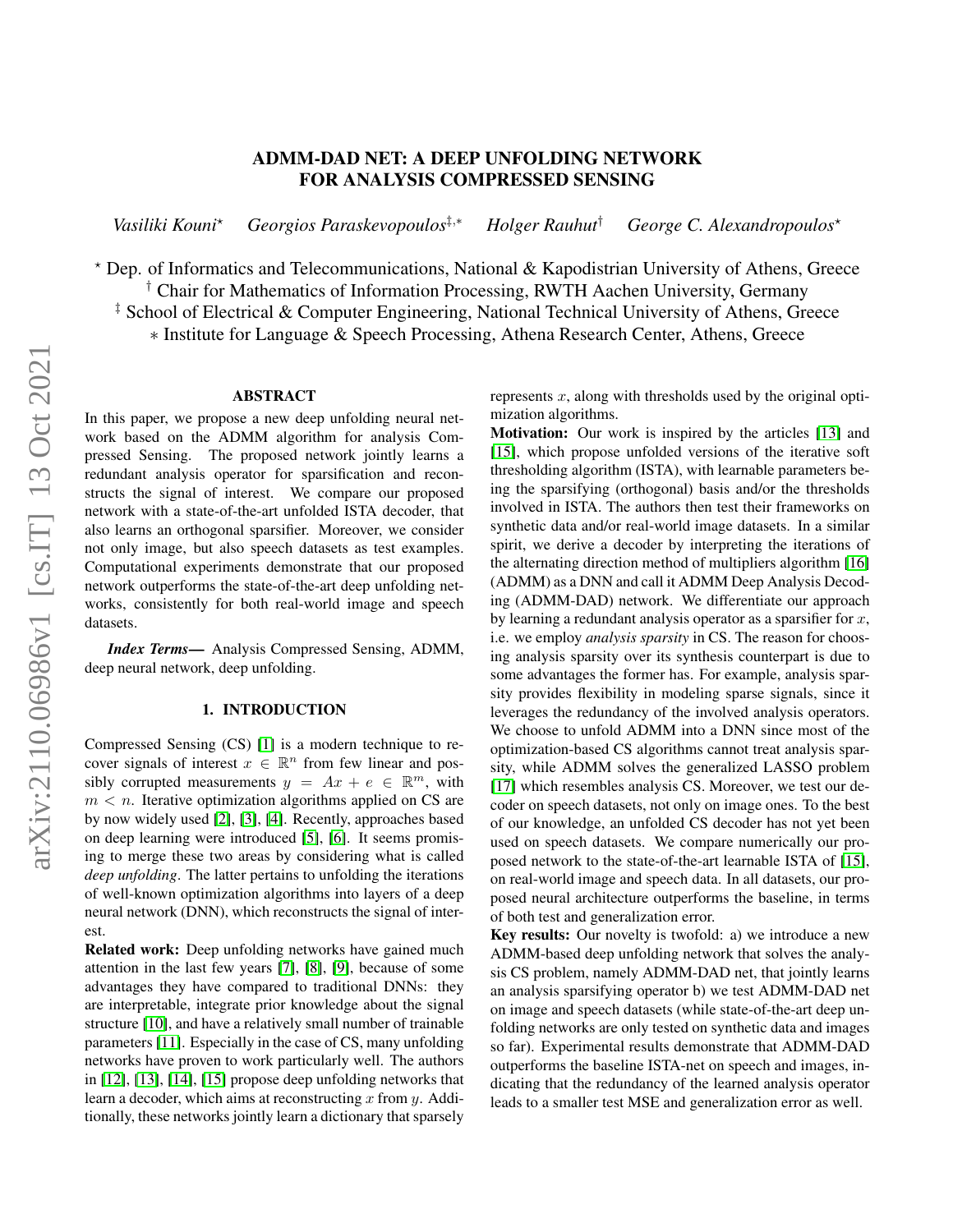**Notation:** For matrices  $A_1, A_2 \in \mathbb{R}^{N \times N}$ , we denote by  $[A_1 | A_2] \in \mathbb{R}^{2N \times N}$  their concatenation with respect to the first dimension, while we denote by  $[A_1; A_2] \in \mathbb{R}^{\bar{N} \times 2N}$  their concatenation with respect to the second dimension. We denote by  $O_{N \times N}$  a square matrix filled with zeros. We write  $I_{N\times N}$  for the real  $N \times N$  identity matrix. For  $x \in \mathbb{R}, \tau > 0$ , the soft thresholding operator  $S_{\tau} : \mathbb{R} \mapsto \mathbb{R}$  is defined in closed form as  $S_{\tau}(x) = \text{sign}(x) \max(0, |x| - \tau)$ . For  $x \in \mathbb{R}^n$ , the soft thresholding operator acts componentwise, i.e.  $(\mathcal{S}_{\tau}(x))_i = \mathcal{S}_{\tau}(x_i)$ . For two functions  $f, g : \mathbb{R}^n \mapsto \mathbb{R}^n$ , we write their composition as  $f \circ g : \mathbb{R}^n \mapsto \mathbb{R}^n$ .

### 2. MAIN RESULTS

Optimization-based analysis CS: As we mentioned in Section 1, the main idea of CS is to reconstruct a vector  $x \in \mathbb{R}^n$ from  $y = Ax + e \in \mathbb{R}^m$ ,  $m < n$ , where A is the so-called measurement matrix and  $e \in \mathbb{R}^m$ , with  $||e||_2 \leq \eta$ , corresponds to noise. To do so, we assume there exists a redundant sparsifying transform  $\Phi \in \mathbb{R}^{N \times n}$   $(N > n)$  called the analysis operator, such that  $\Phi x$  is (approximately) sparse. Using analysis sparsity in CS, we wish to recover  $x$  from  $y$ . A common approach is the *analysis*  $l_1$ -minimization problem

<span id="page-1-0"></span>
$$
\min_{x \in \mathbb{R}^n} \|\Phi x\|_1 \quad \text{subject to} \quad \|Ax - y\|_2 \le \eta,\tag{1}
$$

A well-known algorithm that solves [\(1\)](#page-1-0) is ADMM, which considers an equivalent generalized LASSO form of [\(1\)](#page-1-0), i.e.,

<span id="page-1-1"></span>
$$
\min_{x \in \mathbb{R}^n} \frac{1}{2} \|Ax - y\|_2^2 + \lambda \|\Phi x\|_1,\tag{2}
$$

with  $\lambda > 0$  being a scalar regularization parameter. ADMM introduces the dual variables  $z, u \in \mathbb{R}^N$ , so that [\(2\)](#page-1-1) is equivalent to

<span id="page-1-2"></span>
$$
\min_{x \in \mathbb{R}^n} \frac{1}{2} \|Ax - y\|_2^2 + \lambda \|z\|_1 \quad \text{subject to} \quad \Phi x - z = 0. \tag{3}
$$

Now, for  $\rho > 0$  (penalty parameter), initial points  $(x^0, z^0, u^0) =$  $(0, 0, 0)$  and  $k \in \mathbb{N}$ , the optimization problem in [\(3\)](#page-1-2) can be solved by the iterative scheme of ADMM:

$$
x^{k+1} = (A^T A + \rho \Phi^T \Phi)^{-1} (A^T y + \rho \Phi^T (z^k - u^k)) \quad (4)
$$

$$
z^{k+1} = \mathcal{S}_{\lambda/\rho}(\Phi x^{k+1} - u^k)
$$
 (5)

$$
u^{k+1} = u^k + \Phi x^{k+1} - z^{k+1}.
$$
 (6)

The iterates  $(4) - (6)$  $(4) - (6)$  $(4) - (6)$  are known [\[16\]](#page-4-15) to converge to a solution  $p^*$  of [\(3\)](#page-1-2), i.e.,  $||Ax^k - y||_2^2 + ||z^k||_1 \to p^*$  and  $\Phi x^k - z^k \to 0$ as  $k \to \infty$ .

Neural network formulation: Our goal is to formulate the previous iterative scheme as a neural network. We substitute first [\(4\)](#page-1-3) into the update rules [\(5\)](#page-1-5) and [\(6\)](#page-1-4) and second [\(5\)](#page-1-5) into [\(6\)](#page-1-4), yielding

$$
u^{k+1} = (I - W)u^{k} + Wz^{k} + b
$$
  
-  $\mathcal{S}_{\lambda/\rho}((I - W)u^{k} + Wz^{k} + b)$  (7)  

$$
z^{k+1} = \mathcal{S}_{\lambda/\rho}((I - W)u^{k} + Wz^{k} + b),
$$

where

$$
W = \rho \Phi (A^T A + \rho \Phi^T \Phi)^{-1} \Phi^T \in \mathbb{R}^{N \times N}
$$
 (8)

$$
b = b(y) = \Phi(A^T A + \rho \Phi^T \Phi)^{-1} A^T y \in \mathbb{R}^{N \times 1}.
$$
 (9)

We introduce  $v_k = [u^k; z^k]$  and set  $\Theta = (I - W|W) \in$  $\mathbb{R}^{N\times 2N}$  to obtain

<span id="page-1-6"></span>
$$
v_{k+1} = \begin{pmatrix} \Theta \\ O_{N\times 2N} \end{pmatrix} v_k + \begin{pmatrix} b \\ 0 \end{pmatrix} + \begin{pmatrix} -S_{\lambda/\rho}(\Theta v_k + b) \\ S_{\lambda/\rho}(\Theta v_k + b) \end{pmatrix} . (10)
$$

Now, we set  $\tilde{\Theta} = [\Theta; O_{N\times 2N}] \in \mathbb{R}^{2N\times 2N}$  and  $I_1 =$  $\left[ I_{N\times N} ; O_{N\times N} \right] \hspace{.1cm} \in \hspace{.1cm} \mathbb{\dot{R}}^{2N\times N}, \hspace{.1cm} I_2 \hspace{.1cm} = \hspace{.1cm} \left[ -I_{N\times N} ; I_{N\times N} \right] \hspace{.1cm} \in$  $\mathbb{R}^{2N \times N}$ , so that [\(10\)](#page-1-6) is transformed into

<span id="page-1-7"></span>
$$
v_{k+1} = \tilde{\Theta}v_k + I_1b + I_2\mathcal{S}_{\lambda/\rho}(\Theta v_k + b). \tag{11}
$$

Based on [\(11\)](#page-1-7), we formulate ADMM as a neural network with L layers/iterations, defined as

$$
f_1(y) = I_1b(y) + I_2S_{\lambda/\rho}(b(y)),
$$
  
\n
$$
f_k(v) = \tilde{\Theta}v + I_1b + I_2S_{\lambda/\rho}(\Theta v + b), \quad k = 2, ..., L.
$$

The trainable parameters are the entries of  $\Phi$  (or more generally, the parameters in a parameterization of  $\Phi$ ). We denote the concatenation of L such layers (all having the same  $\Phi$ ) as

$$
f_{\Phi}^{L}(y) = f_{L} \circ \cdots \circ f_{1}(y). \tag{12}
$$

The final output  $\hat{x}$  is obtained after applying an affine map  $T$ motivated by  $(4)$  to the final layer L, so that

$$
\hat{x} = T(f_{\Phi}^{L}(y))
$$
  
=  $(A^{T}A + \rho \Phi^{T}\Phi)^{-1}(A^{T}y + \rho \Phi^{T}(z^{L} - u^{L})),$  (13)

<span id="page-1-3"></span>where  $[u^L; z^L] = v_L$ . In order to clip the output in case its norm falls out of a reasonable range, we add an extra function  $\sigma : \mathbb{R}^n \to \mathbb{R}^n$  defined as  $\sigma(x) = x$  if  $||x||_2 \leq B_{\text{out}}$ and  $\sigma(x) = B_{\text{out}}x/||x||_2$  otherwise, for some fixed constant  $B_{\text{out}} > 0$ . We introduce the hypothesis class

<span id="page-1-8"></span><span id="page-1-5"></span>
$$
\mathcal{H}^{L} = \{ \sigma \circ h : \mathbb{R}^{m} \mapsto \mathbb{R}^{n} : h(y) = T(f_{\Phi}^{L}(y)),
$$
  

$$
\Phi \in \mathbb{R}^{N \times n}, N > n \}
$$
 (14)

<span id="page-1-4"></span>consisting of all the functions that ADMM-DAD can implement. Then, given the aforementioned class and a set  $S =$  $\{(y_i, x_i)\}_{i=1}^s$  of s training samples, ADMM-DAD yields a function/decoder  $h_S \in \mathcal{H}^L$  that aims at reconstructing x from  $y = Ax$ . In order to measure the difference between  $x_i$  and  $\hat{x}_i = h_{\mathcal{S}}(y_i), i = 1, \ldots, s$ , we choose the training mean squared error (train MSE)

$$
\mathcal{L}_{train} = \frac{1}{s} \sum_{i=1}^{s} ||h(y_i) - x_i||_2^2 \tag{15}
$$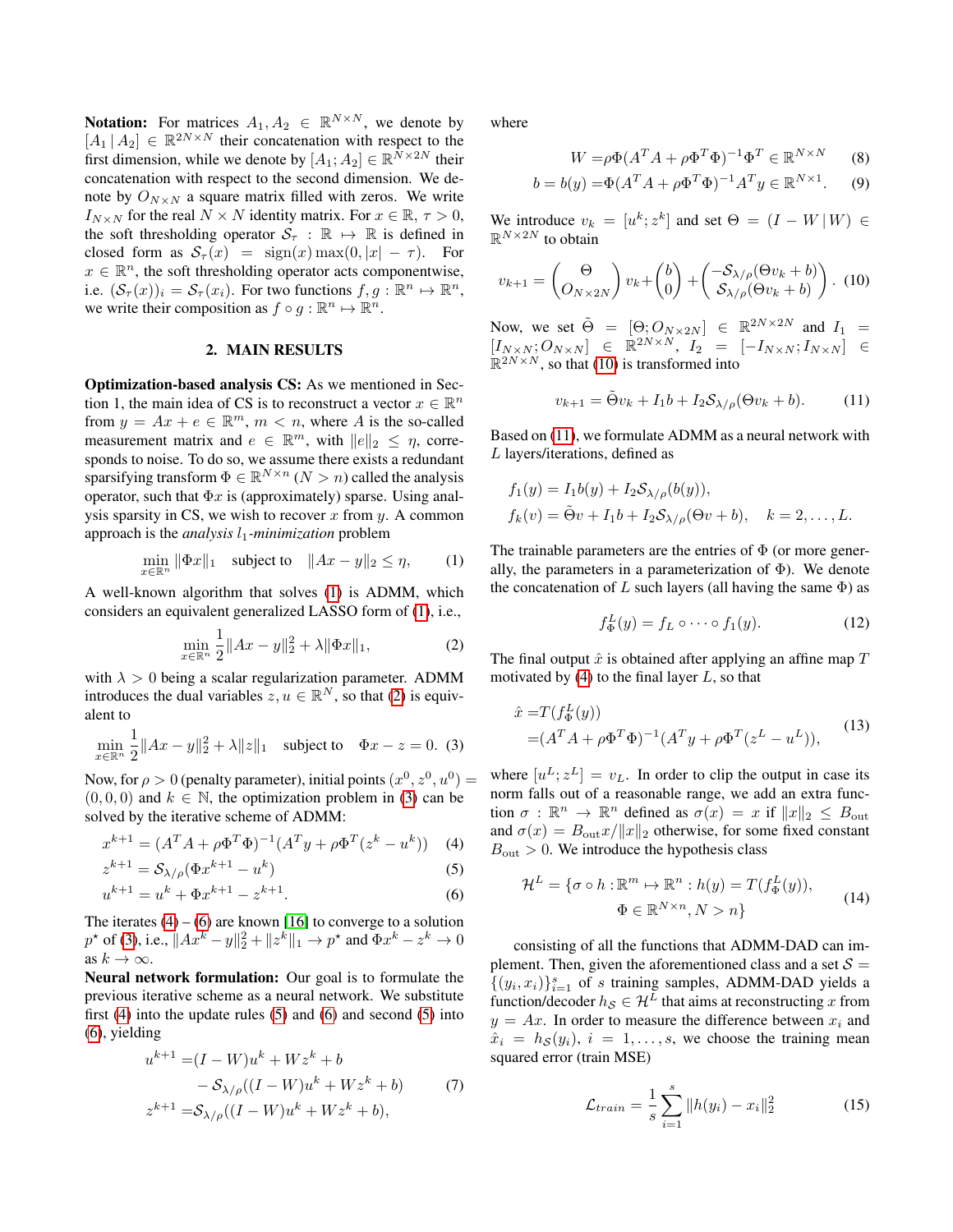<span id="page-2-2"></span>

| 5 layers           | 25% CS ratio          |                      |                      |                      |                       |                      |                      |                      |
|--------------------|-----------------------|----------------------|----------------------|----------------------|-----------------------|----------------------|----------------------|----------------------|
| Dataset<br>Decoder | SpeechCommands        |                      | <b>TIMIT</b>         |                      | <b>MNIST</b>          |                      | CIFAR10              |                      |
|                    | test MSE              | gen. error           | test MSE             | gen. error           | test MSE              | gen. error           | test MSE             | gen. error           |
| ISTA-net           | $0.58 \cdot 10^{-2}$  | $0.13 \cdot 10^{-2}$ | $0.22 \cdot 10^{-3}$ | $0.24 \cdot 10^{-4}$ | $0.67 \cdot 10^{-1}$  | $0.17 \cdot 10^{-1}$ | $0.22 \cdot 10^{-1}$ | $0.12 \cdot 10^{-1}$ |
| <b>ADMM-DAD</b>    | $0.25\cdot10^{-2}$    | $0.16\cdot10^{-3}$   | $0.79\cdot10^{-4}$   | $0.90\cdot10^{-5}$   | $0.23 \cdot 10^{-1}$  | $0.16 \cdot 10^{-3}$ | $0.15 \cdot 10^{-1}$ | $0.11 \cdot 10^{-3}$ |
|                    |                       |                      |                      |                      |                       |                      |                      |                      |
| 10 layers          | 40% CS ratio          |                      |                      |                      | 50% CS ratio          |                      |                      |                      |
| Dataset<br>Decoder | <b>SpeechCommands</b> |                      | <b>TIMIT</b>         |                      | <b>SpeechCommands</b> |                      | <b>TIMIT</b>         |                      |
|                    | test MSE              | gen. error           | test MSE             | gen. error           | test MSE              | gen. error           | test MSE             | gen. error           |
| ISTA-net           | $0.46 \cdot 10^{-2}$  | $0.18 \cdot 10^{-2}$ | $0.20 \cdot 10^{-3}$ | $0.25 \cdot 10^{-4}$ | $0.45 \cdot 10^{-2}$  | $0.20 \cdot 10^{-2}$ | $0.20 \cdot 10^{-3}$ | $0.25 \cdot 10^{-4}$ |
| ADMM-DAD           | $0.13\cdot10^{-2}$    | $0.58\cdot10^{-4}$   | $0.42\cdot10^{-4}$   | $0.47\cdot10^{-5}$   | $0.87\cdot10^{-3}$    | $0.10 \cdot 10^{-4}$ | $0.29\cdot10^{-4}$   | $0.30\cdot10^{-5}$   |

Table 1: Average test MSE and generalization error for 5-layer decoders (all datasets) and 10-layer decoders (speech datasets). Bold letters indicate the best performance between the two decoders.

as loss function. The test mean square error (test MSE) is defined as

<span id="page-2-0"></span>
$$
\mathcal{L}_{test} = \frac{1}{d} \sum_{i=1}^{d} \|h(\tilde{y}_i) - \tilde{x}_i\|_2^2, \tag{16}
$$

where  $\mathcal{D} = \{(\tilde{y}_i, \tilde{x}_i)\}_{i=1}^d$  is a set of  $d$  test data, not used in the training phase. We examine the generalization ability of the network by considering the difference between the average train MSE and the average test MSE, i.e.,

<span id="page-2-1"></span>
$$
\mathcal{L}_{gen} = |\mathcal{L}_{test} - \mathcal{L}_{train}|. \tag{17}
$$

#### 3. EXPERIMENTAL SETUP

Datasets and pre-processing: We train and test the proposed ADMM-DAD network on two speech datasets, i.e., SpeechCommands [\[18\]](#page-4-17) (85511 training and 4890 test speech examples, sampled at 16kHz) and TIMIT [\[19\]](#page-4-18) (phonemes sampled at 16kHz; we take 70% of the dataset for training and the 30% for testing) and two image datasets, i.e. MNIST [\[20\]](#page-4-19) (60000 training and 10000 test  $28 \times 28$  image examples) and CIFAR10 [\[21\]](#page-4-20) (50000 training and 10000 test  $32 \times 32$ coloured image examples). For the CIFAR10 dataset, we transform the images into grayscale ones. We preprocess the raw speech data, before feeding them to both our ADMM-DAD and ISTA-net: we downsample each .wav file from 16000 to 8000 samples and segment each downsampled .wav into 10 segments.

Experimental settings: We choose a random Gaussian measurement matrix  $A \in \mathbb{R}^{m \times n}$  and appropriately normalize sufficient matrix  $A \in \mathbb{R}$  and appropriately normalize<br>it, i.e.,  $\tilde{A} = A/\sqrt{m}$ . We consider three CS ratios  $m/n \in$  $\{25\%, 40\%, 50\%\}.$  We add zero-mean Gaussian noise with standard deviation std =  $10^{-4}$  to the measurements, set the redundancy ratio  $N/n = 5$  for the trainable analysis operator  $\Phi \in \mathbb{R}^{N \times n}$ , perform He (normal) initialization for  $\Phi$  and choose  $(\lambda, \rho) = (10^{-4}, 1)$ . We also examine different values for  $\lambda$ ,  $\rho$ , as well as treating  $\lambda$ ,  $\rho$  as trainable parameters, but both settings yielded identical performance. We evaluate ADMM-DAD for 5 and 10 layers. All networks are trained using the *Adam* optimizer [\[22\]](#page-4-21) and batch size 128. For the image datasets, we set the learning rate  $\eta = 10^{-4}$  and train the 5- and 10-layer ADMM-DAD for 50 and 100 epochs, respectively. For the audio datasets, we set  $\eta = 10^{-5}$  and train the 5- and 10-layer ADMM-DAD for 40 and 50 epochs, respectively. We compare ADMM-DAD net to the ISTA-net proposed in [\[15\]](#page-4-14). For ISTA-net, we set the best hyper-parameters proposed by the original authors and experiment with 5 and 10 layers. All networks are implemented in PyTorch [\[23\]](#page-4-22). For our experiments, we report the average test MSE and generalization error as defined in [\(16\)](#page-2-0) and [\(17\)](#page-2-1) respectively.

#### 4. EXPERIMENTS AND RESULTS

We compare our decoder to the baseline of the ISTA-net decoder, for 5 layers on all datasets with a fixed 25% CS ratio, and for 10 layers and both 40% and 50% CS ratios on the speech datasets and report the corresponding average test MSE and generalization error in Table [1.](#page-2-2) Both the training errors and the test errors are always lower for our ADMM-DAD net than for ISTA-net. Overall, the results from Table [1](#page-2-2) indicate that the redundancy of the learned analysis operator improves the performance of ADMM-DAD net, especially when tested on the speech datasets. Furthermore, we extract the spectrograms of an example test raw audio file of TIMIT reconstructed by either of the 5-layer decoders. We use 1024 FFT points. The resulting spectrograms for 25% and 50% CS ratio are illustrated in Fig. [1.](#page-3-0) Both figures indicate that our decoder outperforms the baseline, since the former distinguishes many more frequencies than the latter. Naturally, the quality of the reconstructed raw audio file by both decoders increases, as the CS ratio also increases from 25% to 50%. However, ADMM-DAD reconstructs –even for the 25% CS ratio– a clearer version of the signal compared to ISTA-net; the latter recovers a significant part of noise, even for the 50% CS ratio. Finally, we examine the robustness of both 10-layer decoders. We consider noisy measurements in the test set of TIMIT, taken at 25% and 40% CS ratio, with varying standard deviation (std) of the additive Gaussian noise. Fig. [2](#page-3-1)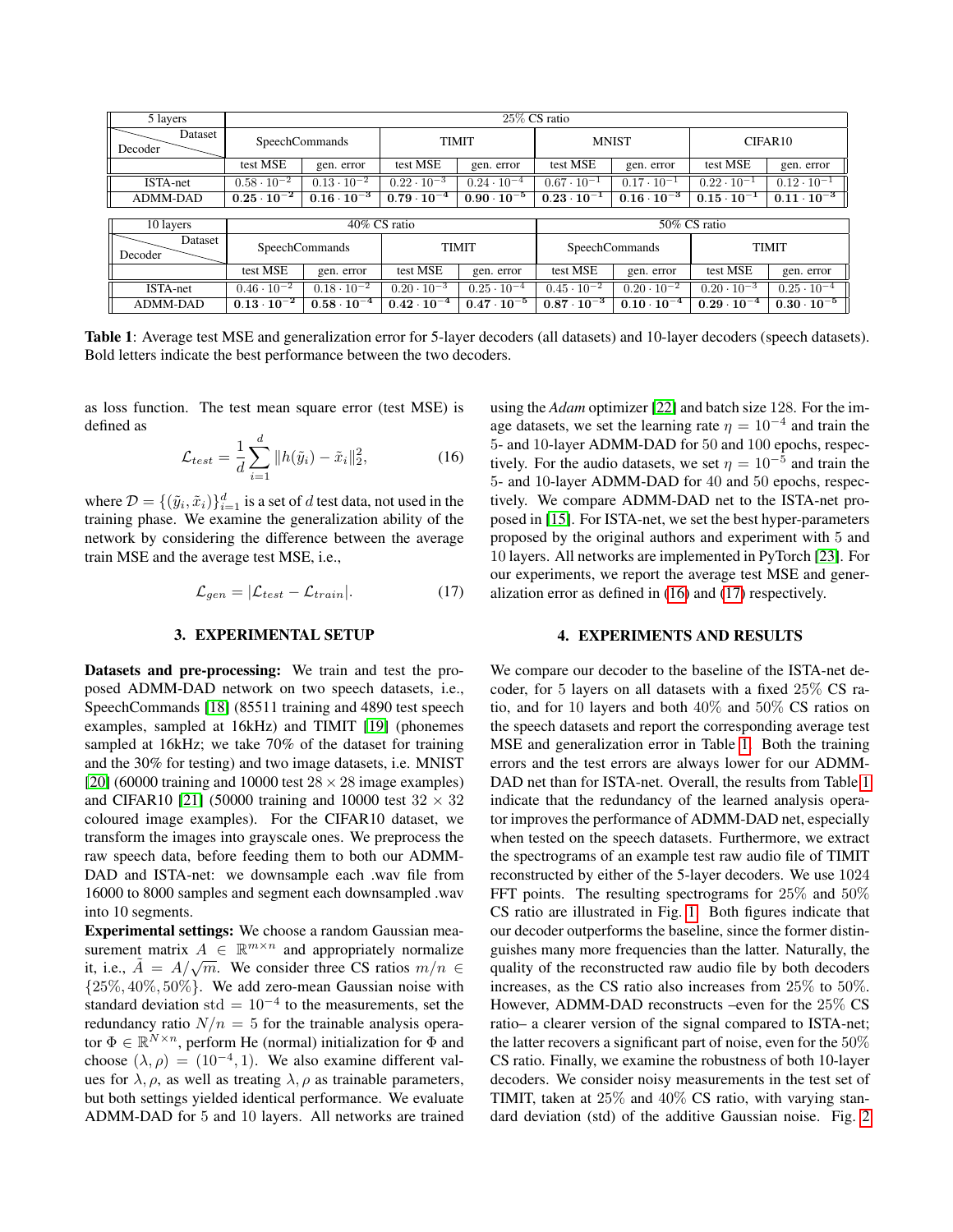<span id="page-3-0"></span>

Fig. 1: Spectrograms of reconstructed test raw audio file from TIMIT for 25% CS ratio (top), as well as 50% CS ratio (bottom).

<span id="page-3-1"></span>

Fig. 2: Average test MSE for increasing std levels of additive Gaussian noise. Blue: 10-layer ADMM-DAD, orange: 10-layer ISTA-net.

shows how the average test MSE scales as the noise std increases. Our decoder outperforms the baseline by an order of magnitude and is robust to increasing levels of noise. This behaviour confirms improved robustness when learning a redundant sparsifying dictionary instead of an orthogonal one.

## 5. CONCLUSION AND FUTURE DIRECTIONS

In this paper we derived ADMM-DAD, a new deep unfolding network for solving the analysis Compressed Sensing problem, by interpreting the iterations of the ADMM algorithm as layers of the network. Our decoder jointly reconstructs the signal of interest and learns a redundant analysis operator, serving as sparsifier for the signal. We compared our framework with a state-of-the-art ISTA-based unfolded network on speech and image datasets. Our experiments confirm improved performance: the redundancy provided by the learned analysis operator yields a lower average test MSE and generalization error of our method compared to the ISTAnet. Future work will include the derivation of generalization bounds for the hypothesis class defined in [\(14\)](#page-1-8) similar to [\[15\]](#page-4-14). Additionally, it would be interesting to examine the performance of ADMM-DAD, when constraining  $\Phi$  to a particular class of operators, e.g., for  $\Phi$  being a tight frame.